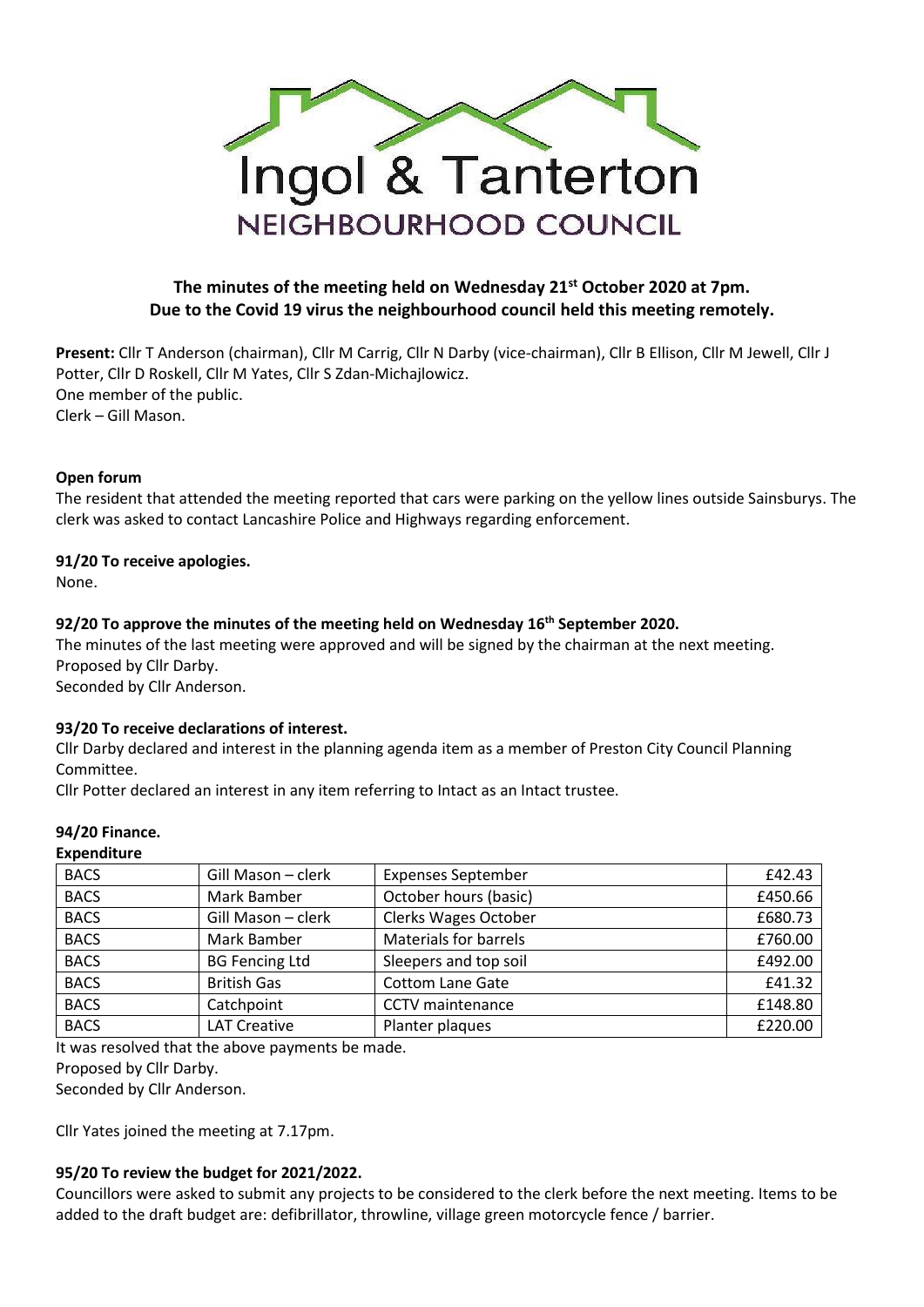Cllr Jewell left the meeting at 7.29pm

#### **96/20 To consider the purchase of ID for ITNC councillors.**

Postponed to the December meeting.

# **97/20 Lengthsman's update.**

The clerk will ask for an update on the planter project and enquire when the edging will be done.

Cllr Darby was placed in the Zoom waiting room whilst planning matters were discussed.

# **98/20 Planning matters and applications.**

06/2020/0659 Full application 44 Dukes Meadow, Preston, PR2 7AS Change of use from C3 (dwellinghouse) to C2 (residential institution) for the care of up to six families Approval with Conditions Prospective buyer of the property has withdrawn from the purchase.

06/2020/0812 Full application 23 Higher Greenfield, Preston, PR2 3ZX Front porch and single storey rear extension Approved.

# 06/2020/1034

Phases D, E and F / Parcel 2, Ingol Golf and Squash Club, Tanterton Hall Road, Preston, PR2 7BY Discharge of condition no. 28 (Ecology) attached to planning permission 06/2017/0757 No comment – New mitigation license obtained by the operator.

Government Planning White Paper – It was resolved that the clerk submit the ITNC response to the consultation. Proposed by Cllr Potter. Seconded by Cllr Yates.

# **99/20 To organise the siting of the new bench.**

The clerk will liaise with the lengthsman regarding the delivery and siting of the bench.

Cllr Jewell returned to the meeting 7.58pm.

#### **100/20 To consider the Christmas tree and carol service preparation.**

It was resolved that this year, the spare lights that are stored at Preston City Council will be used as extra lights on the two trees and Heras fencing be used to stop the Christmas trees being vandalised. Proposed by Cllr Ellison. Seconded by Cllr Anderson.

# **101/20 Reports from the neighbourhood council working groups:**

#### *Neighbourhood council review working group.*

The clerk will contact Locality to ask when the surveys will be completed and how they will be collated with Covid restrictions.

# *ITNC communications working group.*

It was resolved that the newsletter and calendar will be printed and distributed together in December. Intact and TVC will be asked if they would like to add their newsletters to the delivery to share the costs. Proposed by Cllr Ellison. Seconded by Cllr Darby.